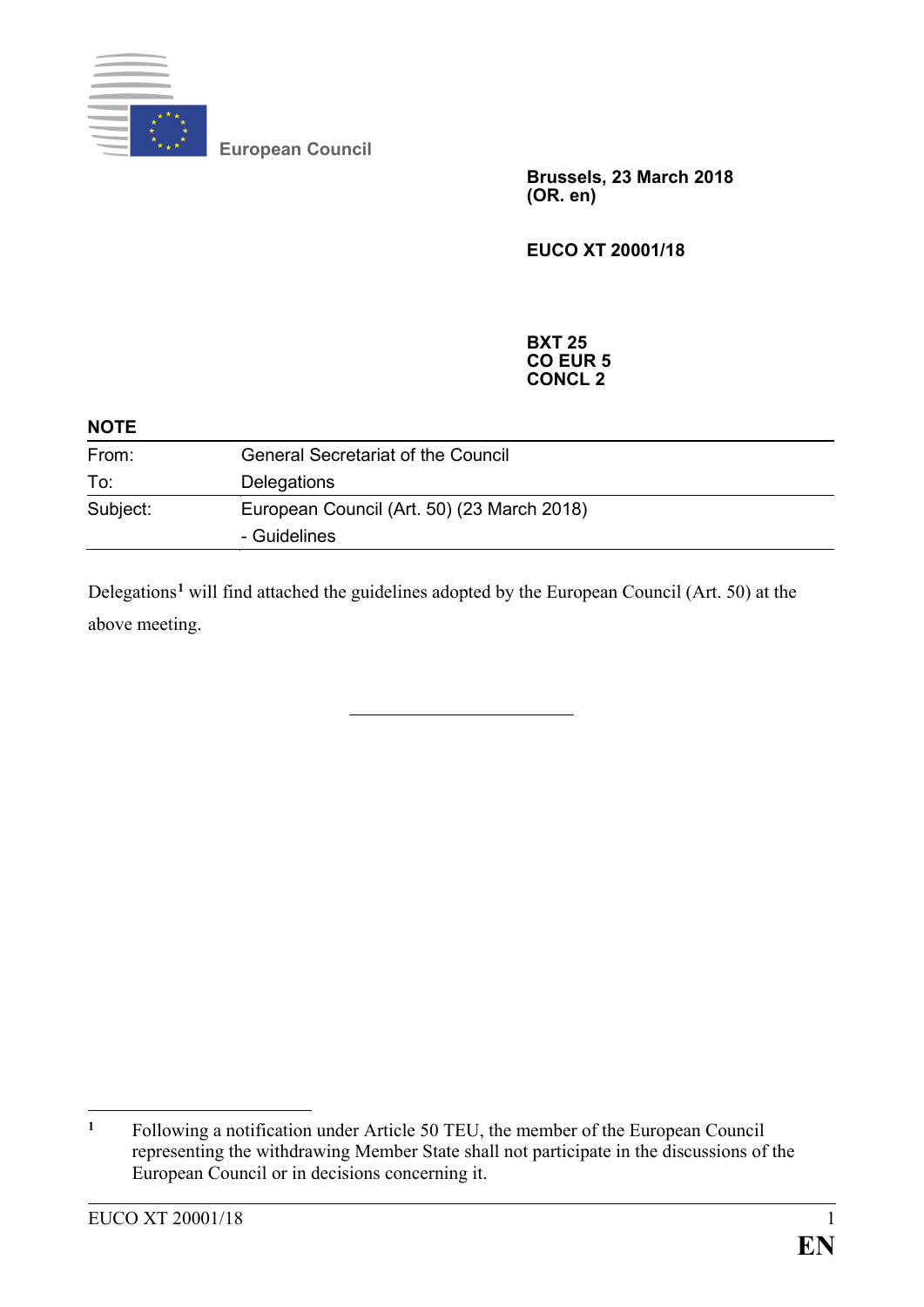- 1. The European Council welcomes the agreement reached by the negotiators on parts of the legal text of the Withdrawal Agreement covering citizens' rights, the financial settlement, a number of other withdrawal issues and the transition. The European Council recalls that other issues still require agreement and negotiations can only progress as long as all commitments undertaken so far are respected in full, and welcomes in this respect Prime Minister May's written assurances notably regarding Ireland/Northern Ireland. The European Council calls for intensified efforts on the remaining withdrawal issues as well as issues related to the territorial application of the Withdrawal Agreement, notably as regards Gibraltar, and reiterates that nothing is agreed until everything is agreed.
- 2. The European Council recalls and reconfirms its guidelines of 29 April and 15 December 2017, which continue to apply in full and whose principles will have to be respected by the future relationship with the UK. The European Council takes note of the European Parliament resolution of 14 March 2018 on the framework of the future EU-UK relationship.
- 3. The European Council restates the Union's determination to have as close as possible a partnership with the UK in the future. Such a partnership should cover trade and economic cooperation as well as other areas, in particular the fight against terrorism and international crime, as well as security, defence and foreign policy.
- 4. At the same time, the European Council has to take into account the repeatedly stated positions of the UK, which limit the depth of such a future partnership. Being outside the Customs Union and the Single Market will inevitably lead to frictions in trade. Divergence in external tariffs and internal rules as well as absence of common institutions and a shared legal system, necessitates checks and controls to uphold the integrity of the EU Single Market as well as of the UK market. This unfortunately will have negative economic consequences, in particular in the United Kingdom.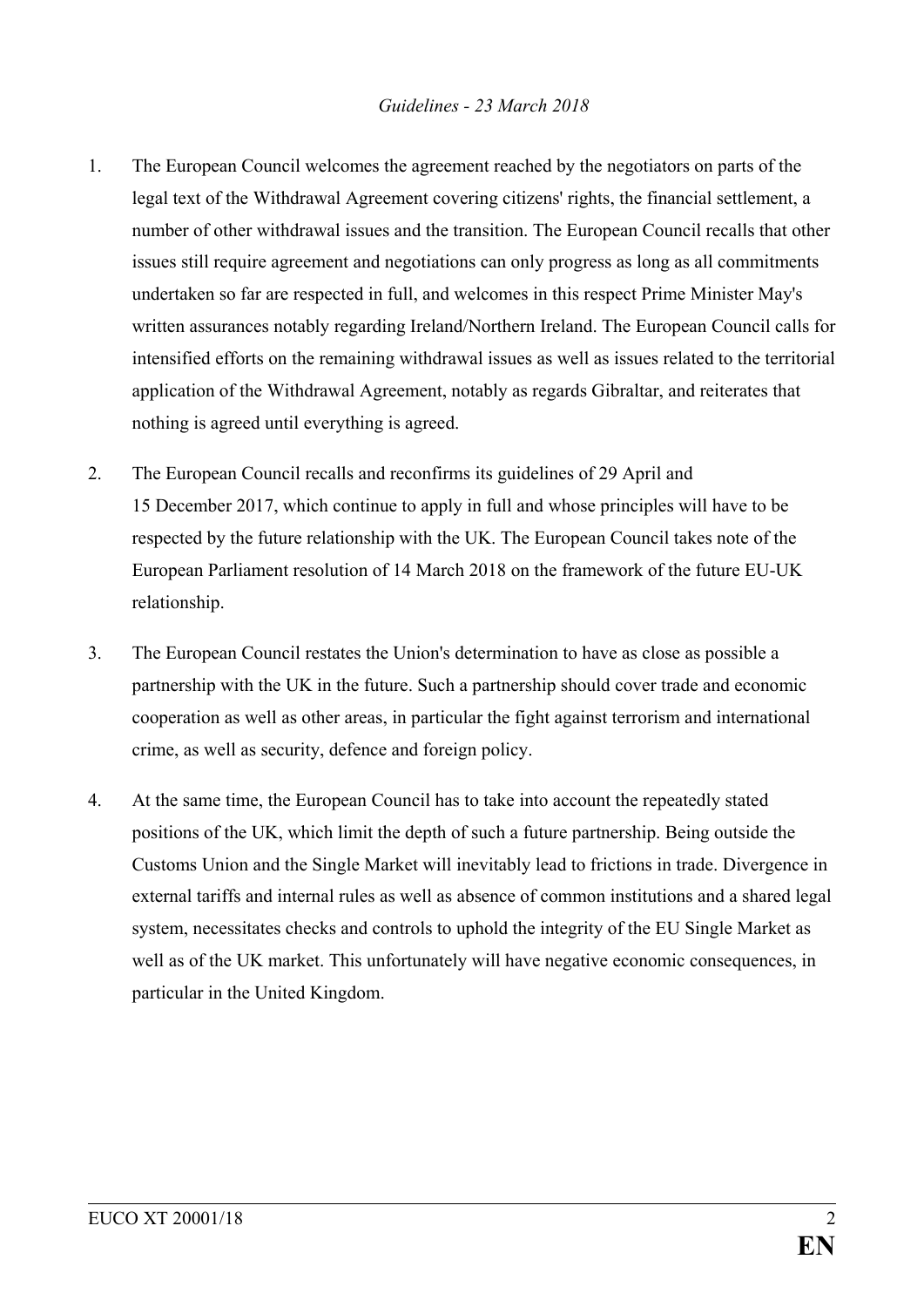- 5. Against this background, the European Council sets out the following guidelines with a view to the opening of negotiations on the overall understanding of the framework for the future relationship, that will be elaborated in a political declaration accompanying and referred to in the Withdrawal Agreement.
- 6. The approach outlined below reflects the level of rights and obligations compatible with the positions stated by the UK. If these positions were to evolve, the Union will be prepared to reconsider its offer in accordance with the principles stated in the guidelines of 29 April and of 15 December 2017 as well as in the present guidelines.
- 7. In this context, the European Council reiterates in particular that any agreement with the United Kingdom will have to be based on a balance of rights and obligations, and ensure a level playing field. A non-member of the Union, that does not live up to the same obligations as a member, cannot have the same rights and enjoy the same benefits as a member.

The European Council recalls that the four freedoms are indivisible and that there can be no "cherry picking" through participation in the Single Market based on a sector-by-sector approach, which would undermine the integrity and proper functioning of the Single Market.

The European Council further reiterates that the Union will preserve its autonomy as regards its decision-making, which excludes participation of the United Kingdom as a third-country in the Union Institutions and participation in the decision-making of the Union bodies, offices and agencies. The role of the Court of Justice of the European Union will also be fully respected.

8. As regards the core of the economic relationship, the European Council confirms its readiness to initiate work towards a balanced, ambitious and wide-ranging free trade agreement (FTA) insofar as there are sufficient guarantees for a level playing field. This agreement will be finalised and concluded once the UK is no longer a Member State. Such an agreement cannot however offer the same benefits as Membership and cannot amount to participation in the Single Market or parts thereof. This agreement would address: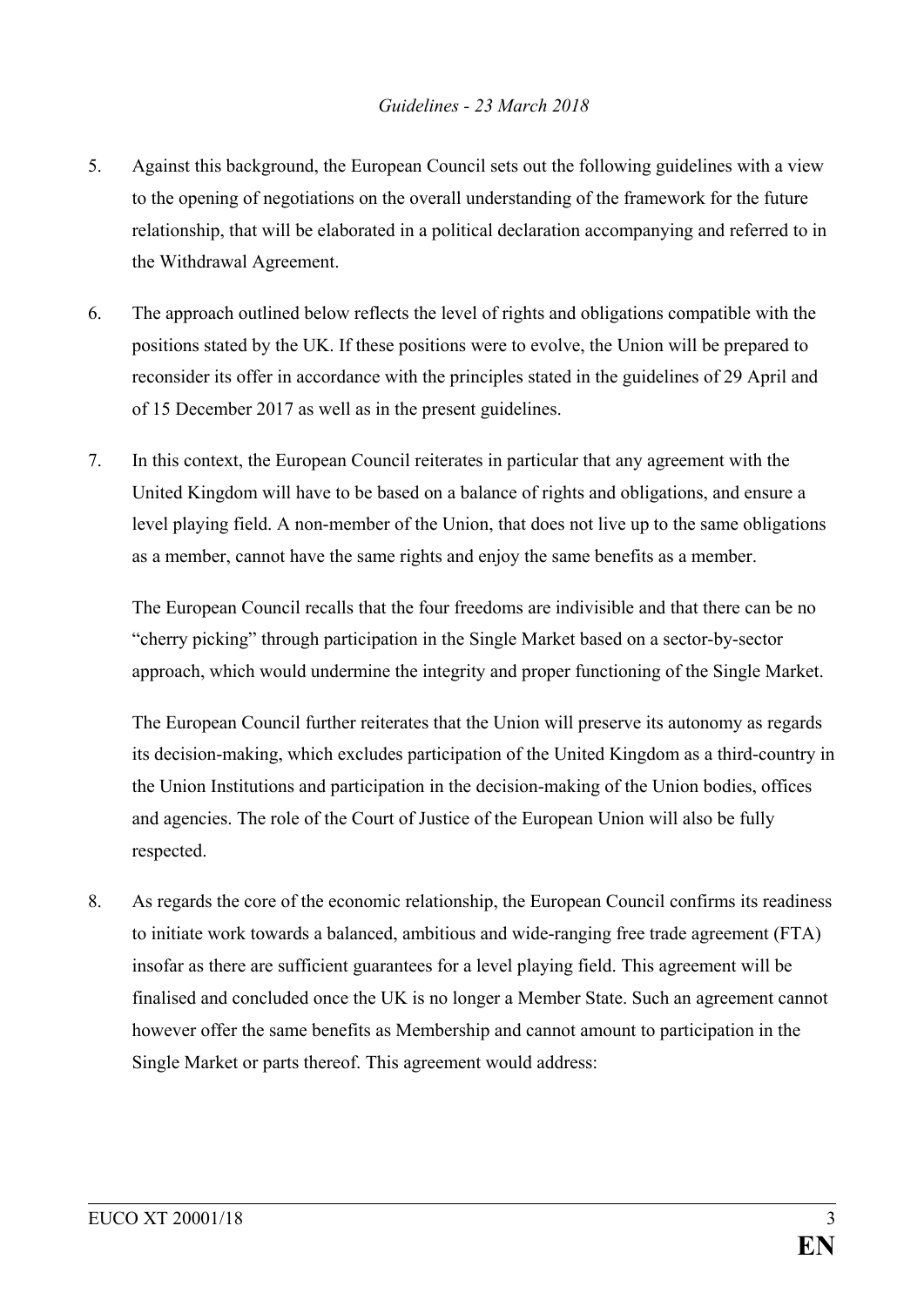i) trade in goods, with the aim of covering all sectors and seeking to maintain zero tariffs and no quantitative restrictions with appropriate accompanying rules of origin.

In the overall context of the FTA, existing reciprocal access to fishing waters and resources should be maintained;

- ii) appropriate customs cooperation, preserving the regulatory and jurisdictional autonomy of the parties and the integrity of the EU Customs Union;
- iii) disciplines on technical barriers to trade (TBT) and sanitary and phytosanitary (SPS) measures;
- iv) a framework for voluntary regulatory cooperation;
- v) trade in services, with the aim of allowing market access to provide services under host state rules, including as regards right of establishment for providers, to an extent consistent with the fact that the UK will become a third country and the Union and the UK will no longer share a common regulatory, supervisory, enforcement and judiciary framework;
- vi) access to public procurement markets, investments and protection of intellectual property rights, including geographical indications, and other areas of interest to the Union.
- 9. The future partnership should address global challenges, in particular in the areas of climate change and sustainable development, as well as cross-border pollution, where the Union and the UK should continue close cooperation.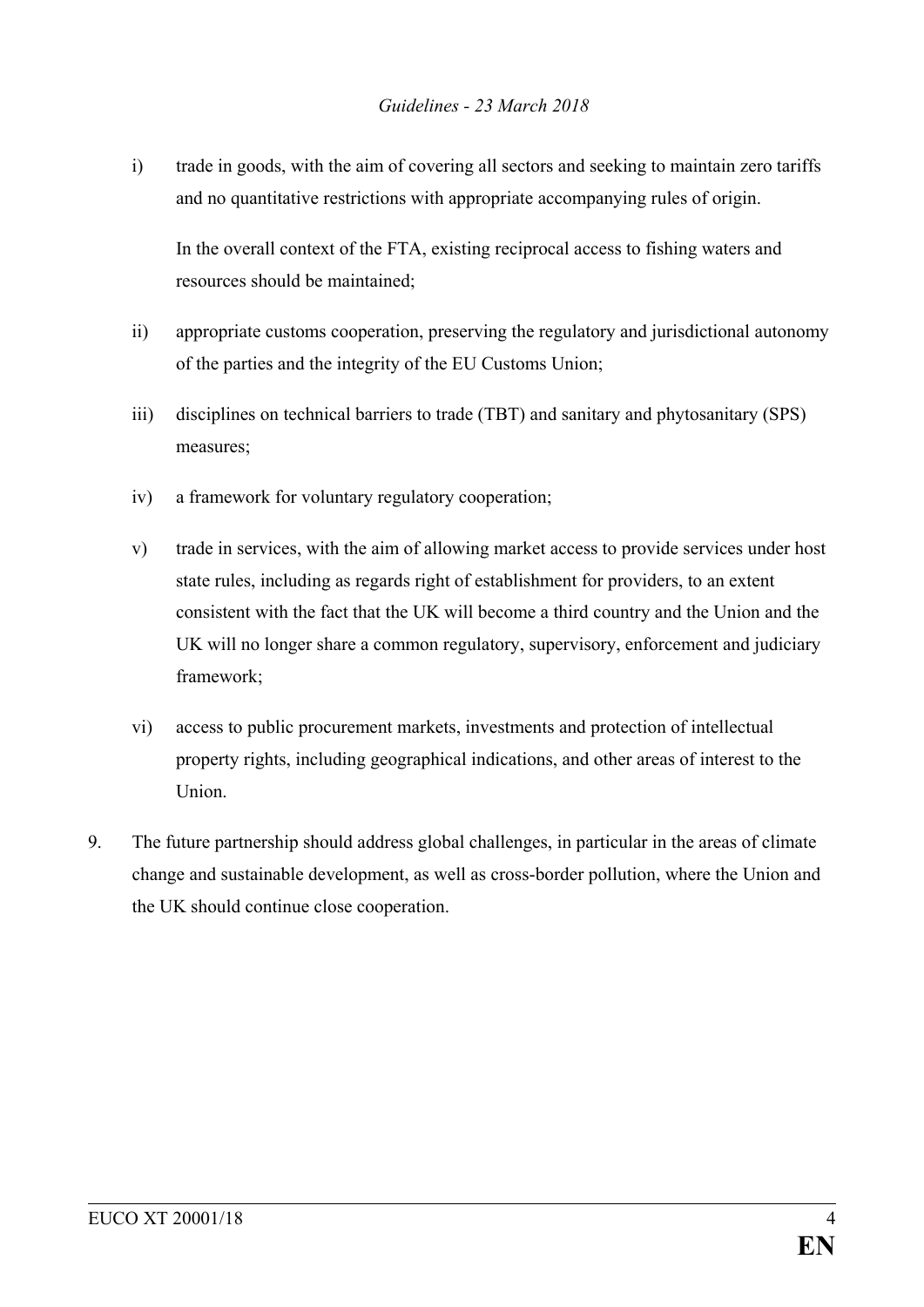## *Guidelines - 23 March 2018*

- 10. The future partnership should include ambitious provisions on movement of natural persons, based on full reciprocity and non-discrimination among Member States, and related areas such as coordination of social security and recognition of professional qualifications. In this context, options for judicial cooperation in matrimonial, parental responsibility and other related matters could be explored, taking into account that the UK will be a third country outside Schengen and that such cooperation would require strong safeguards to ensure full respect of fundamental rights.
- 11. In terms of socio-economic cooperation, the following could be envisaged:
	- i) regarding transport services, the aim should be to ensure continued connectivity between the UK and the EU after the UK withdrawal. This could be achieved, *inter alia*, through an air transport agreement, combined with aviation safety and security agreements, as well as agreements on other modes of transport, while ensuring a strong level playing field in highly competitive sectors;
	- ii) regarding certain Union programmes, e.g. in the fields of research and innovation and of education and culture, any participation of the UK should be subject to the relevant conditions for the participation of third countries to be established in the corresponding programmes.
- 12. Given the UK's geographic proximity and economic interdependence with the EU27, the future relationship will only deliver in a mutually satisfactory way if it includes robust guarantees which ensure a level playing field. The aim should be to prevent unfair competitive advantage that the UK could enjoy through undercutting of levels of protection with respect to, *inter alia*, competition and state aid, tax, social, environment and regulatory measures and practices. This will require a combination of substantive rules aligned with EU and international standards, adequate mechanisms to ensure effective implementation domestically, enforcement and dispute settlement mechanisms in the agreement as well as Union autonomous remedies, that are all commensurate with the depth and breadth of the EU-UK economic connectedness.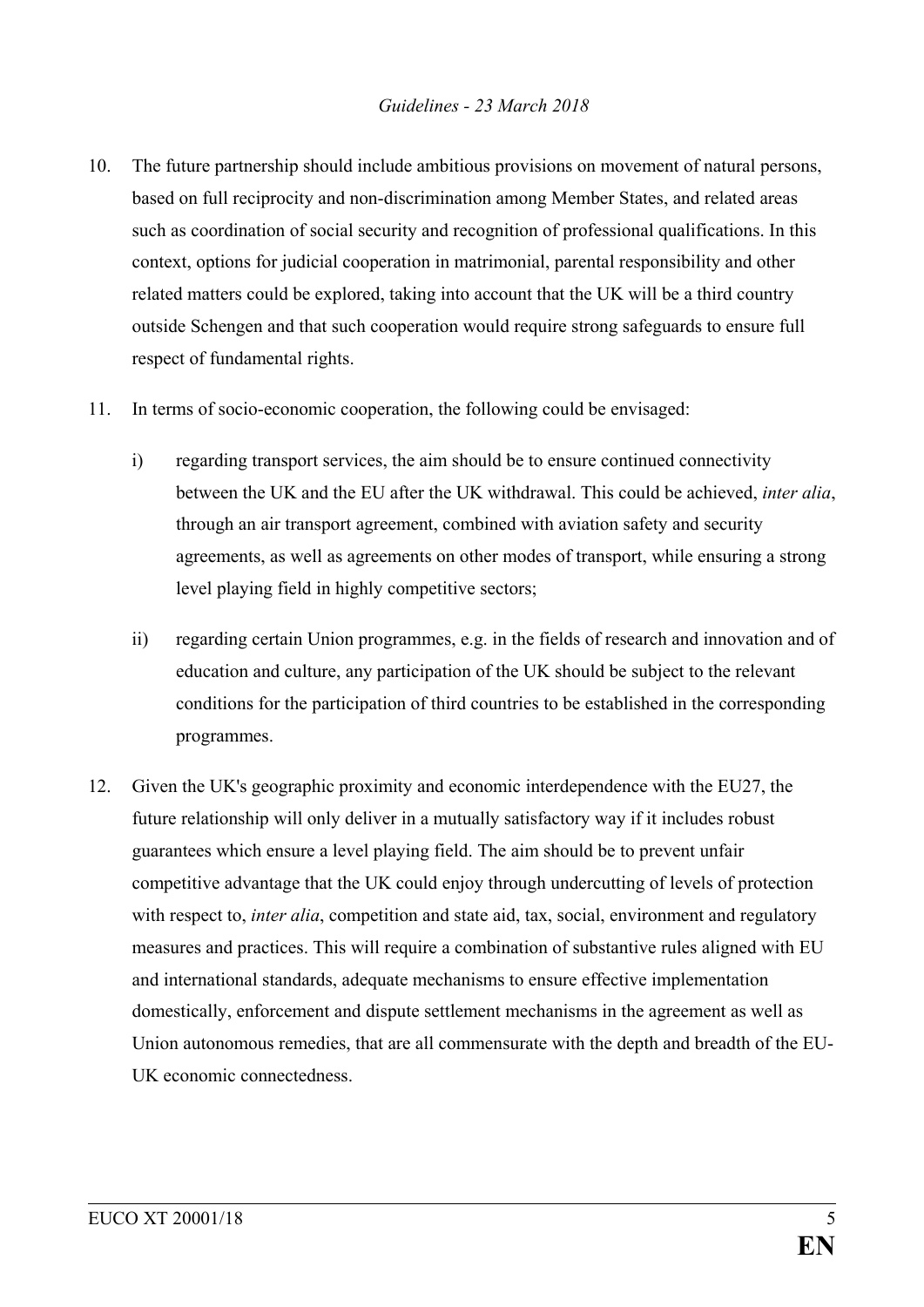Any future framework should safeguard financial stability in the Union and respect its regulatory and supervisory regime and standards and their application.

- 13. In other areas than trade and economic cooperation, where the Union has already signalled its readiness to establish specific partnerships, the European Council considers that:
	- i) law enforcement and judicial cooperation in criminal matters should constitute an important element of the future EU-UK relationship in the light of the geographic proximity and shared threats faced by the Union and the UK, taking into account that the UK will be a third country outside Schengen. The future partnership should cover effective exchanges of information, support for operational cooperation between law enforcement authorities and judicial cooperation in criminal matters. Strong safeguards will need to be established that ensure full respect of fundamental rights and effective enforcement and dispute settlement mechanisms;
	- ii) in view of our shared values and common challenges, there should be a strong EU-UK cooperation in the fields of foreign, security and defence policy. A future partnership should respect the autonomy of the Union's decision-making, taking into account that the UK will be a third country, and foresee appropriate dialogue, consultation, coordination, exchange of information, and cooperation mechanisms. As a pre-requisite for the exchange of information in the framework of such cooperation a Security of Information Agreement would have to be put in place.
- 14. In the light of the importance of data flows in several components of the future relationship, it should include rules on data. As regards personal data, protection should be governed by Union rules on adequacy with a view to ensuring a level of protection essentially equivalent to that of the Union.